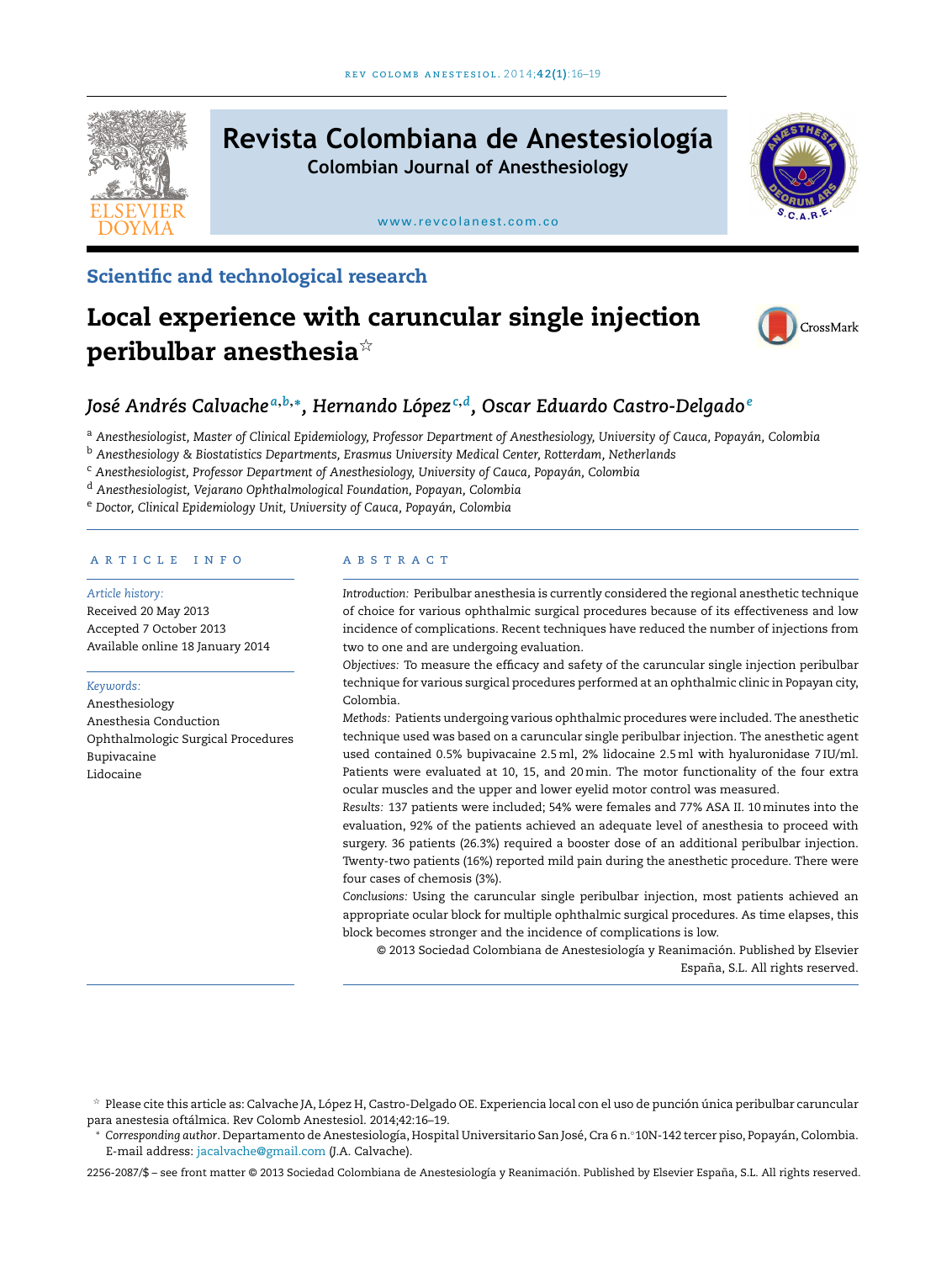#### Experiencia local con el uso de punción única peribulbar caruncular para anestesia oftálmica

#### r e s u m e n

*Introducción:* En la actualidad la anestesia peribulbar se considera la técnica de anestesiaregional de elección para diversos procedimientos quirúrgicos oftalmológicos debido a su efectividad y a su baja incidencia de complicaciones. Técnicas recientes reducen las 2 punciones a una sola y se encuentran en proceso de evaluación.

*Objetivos:* Medir la eficacia y la seguridad de la técnica de punción única peribulbar caruncular para distintos procedimientos quirúrgicos llevados a cabo en una clínica oftalmológica en la ciudad de Popayán (Colombia).

*Métodos:* Se incluyeron pacientes sometidos a diversos procedimientos oftalmológicos. La técnica anestésica empleada consistía en una punción única peribulbar caruncular. El anestésico utilizado fue bupivacaína 0,5% 2,5ml, lidocaína 2% 2,5 ml con hialuronidasa 7 UI/ml. Los pacientes fueron evaluados en los minutos 10, 15 y 20. Se midió la funcionalidad motora de los 4 músculos extraoculares y el control motor del párpado superior e inferior. *Resultados:* Se incluyeron 137 pacientes. El 54% eran de género femenino y el 77% ASA II. A los 10 min de evaluación el 92% de los pacientes alcanzan anestésico apropiado paracirugía. Treinta y seis pacientes (26,3%) requirieron el uso de refuerzo mediante una nueva punción peribulbar. Veintidós pacientes (16%) refirieron presentar un dolor leve durante el procedimiento anestésico. En 4 casos (3%) se presentó quemosis.

*Conclusiones:* Con el uso de la técnica de punción única caruncular la gran mayoría de los pacientes alcanzan un bloqueo ocular apropiado para diversos procedimientos quirúrgicos oftalmológicos. Este bloqueo se incrementa con el tiempo y la incidencia de complicaciones es baja.

© 2013 Sociedad Colombiana de Anestesiología y Reanimación. Publicado por Elsevier España, S.L. Todos los derechos reservados.

#### *Palabras clave:*

Anestesiología Anestesia de Conducción Procedimientos quirúrgicos oftalmológicos Bupivacaína Lidocaína

#### Introduction

Several ophthalmic surgical procedures may be done using regional anesthesia techniques.<sup>[1](#page-3-0)</sup> Peribulbar anesthesia is the technique of choice for most patients undergoing cataract surgery. $2$  In 1986, Davis and Mandel devised the classic dual peribulbar injection technique as an alternative to the retrob-ulbar technique.<sup>[5](#page-3-0)</sup> The peribulbar approach is associated with lower morbidity as compared to the retrobulbar approach. $3$ A systematic literature review comparing peribulbar vs. retrobulvar anesthesia reported the following complications, respectively: retrobulbar bleeding (0% vs. 0.3%), conjunctival chemosis (17.4% vs. 7.1%), eyelid hematoma (2.7% vs. 7.3%) and persistent blepharoptosis (1.1% vs. 1.3%). No systemic complications were reported with any of the two anesthetic techniques.<sup>[4](#page-3-0)</sup> However, Hustead et al., among other authors, have described other types of "peribulbar anesthetic" techniques using a single injection. One of these approaches is the caruncular anesthesia intended to further reduce the frequency of complications of the dual peribulvar injection, but expecting the same anesthetic efficacy.<sup>[6,7](#page-3-0)</sup> The purpose of this trial was to measure the efficacy and safety of the caruncular single beribulbar injection for various surgical procedures performed at an Ophthalmic clinic in Popayan city, Colombia.

#### Methodology

The patients were recruited upon submission of their personal consent and the approval of the ethics committee of

the Fundación Oftalmologica Vejarano. Using a cohort design, the patients who were candidates for peribulbar anesthesia underwent diverse ophthalmic procedures. The patients were consecutively selected as candidates for regional anesthesia by an expert anesthesiologist, in accordance with the requirements of the surgical procedure.

All patients were evaluated at the admissions department ofthe Fundación Oftalmológica Vejarano in Popayan, and then they were monitored and administered sedation with midazolam 1mg IV and fentanyl 50mcg IV. The anesthetic technique used was the caruncular single injection described at length and previously evaluated by the authors. $1,2$  The details of the technique may be obtained from Rizzo et al. $^7$  $^7$  The volume and concentration of the local anesthetic agent used were standard for all patients: 0.5% bupivacaine 2.5 ml, 2% lidocaine 2.5ml with hyaluronidase 7 IU/ml.

Following the administration of the anesthetic agent, the patients were evaluated at 10, 15, and 20min before being transferred to the OR. At each point in time, the motor function ofthe four extraocular muscles and the upper and lower eyelid motor control were measured. Each item was scored based on function: total akinesia: 2, partial akinesia: 1, normal movement: 0. This measurement scale has been used previously by Ghali and Hafez.<sup>[8](#page-3-0)</sup>

The trial's primary outcome was the percentage of patients with a score ≥8 at each point in time evaluated. Furthermore, general information was collected about the study population and any side effects or adverse events resulting from the procedure. Preliminary studies have documented 78% effective block at 5 min of the evaluation.<sup>[7](#page-3-0)</sup> Based on a variability of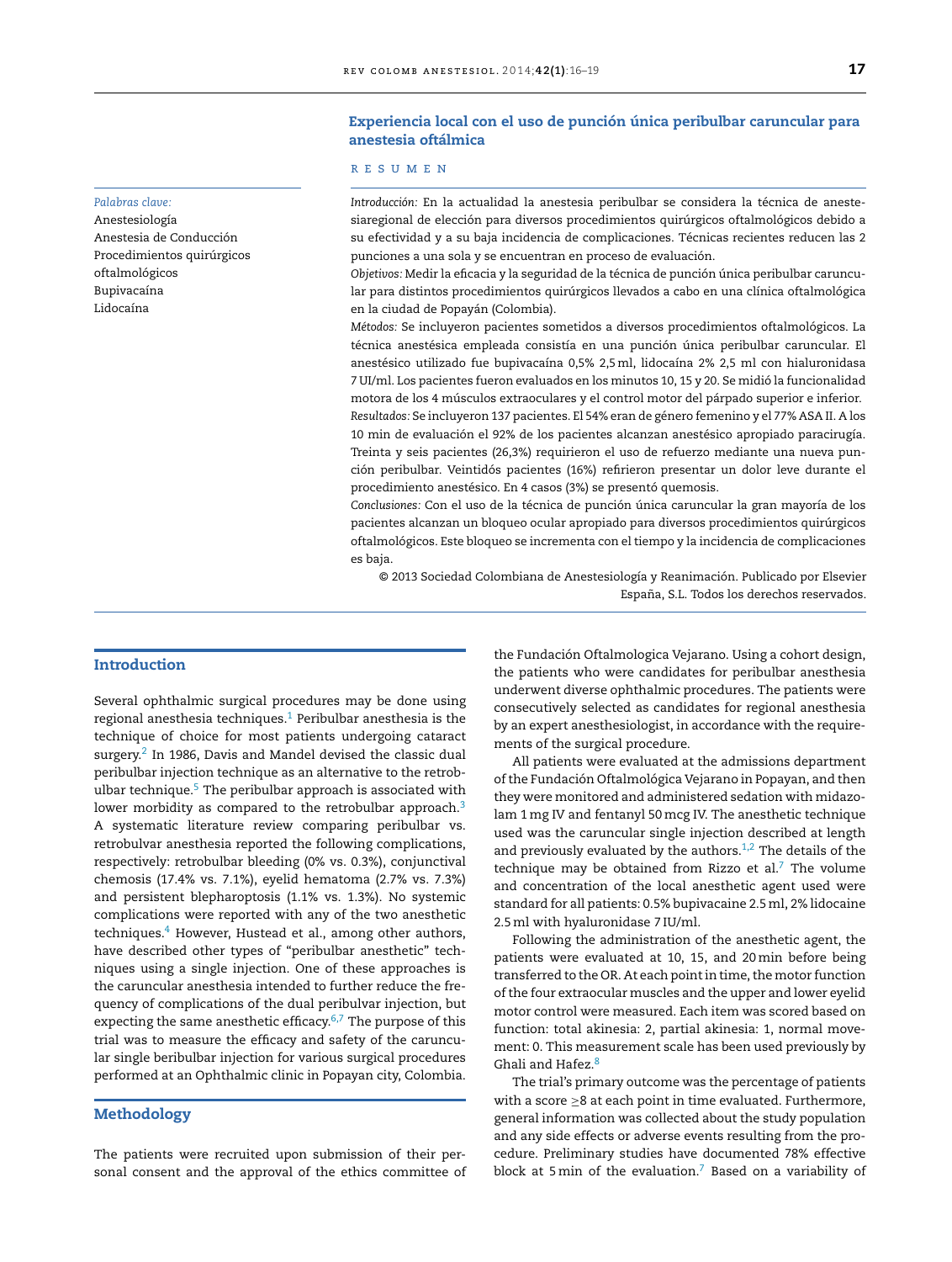|            | Table 1 - Patient characteristics and surgical procedures |  |  |
|------------|-----------------------------------------------------------|--|--|
| $n = 137.$ |                                                           |  |  |
|            |                                                           |  |  |

| Variable                           |                        |  |  |  |
|------------------------------------|------------------------|--|--|--|
| Female/male                        | 74 (54)/63 (46)        |  |  |  |
| Age                                | 70.5 [62-77.7]         |  |  |  |
| Weight                             | $62.6 \pm 10$          |  |  |  |
| Surgical procedure                 |                        |  |  |  |
| FACO and intraocular lens implant  | 99 (72.3)              |  |  |  |
| Combined intraocular procedure     | 12(12.4)               |  |  |  |
| ECLE and intraocular lens implant" | 6(4.4)                 |  |  |  |
| Vitrectomy                         | 6(4.4)                 |  |  |  |
| Silicon oil removal                | 5(3.6)                 |  |  |  |
| Others                             | 9(6.6)                 |  |  |  |
| Surgical laterality right/left     | 71 (51.8)/66 (48.2)    |  |  |  |
| Eye axial length                   | $23.2 + 0.9$           |  |  |  |
| ASA I/II/III classification        | 30 (22)/105 (77)/2 (1) |  |  |  |
| Source: Authors'.                  |                        |  |  |  |
|                                    |                        |  |  |  |

FACO: facoemulsification of the lens.

∗∗ ECLE: extracapsular lens extraction.

10% the sample size was estimated at 66 patients with a 95% confidence interval.

The categorical variables are presented in a frequency table in percentages. The continuous variables are summarized as central tendency and scattered statistics (mean ± standard deviation or median [interquartile range]) in accordance with the distribution characteristics. The outcomes are described as frequencies and proportions. For the proportion of patients with block >8 at 10, 15 and 20min, a 95% confidence interval was estimated (95% CI). All the analyses were done using STATA 12.0.<sup>[9](#page-3-0)</sup>

#### Results

137 patients participated in the trial, most of them females (54%) and ASA II (77%). Table 1 shows the demographic characteristics of the patients and the surgical procedures performed.

36 (26.3%) of the total number of patients required a booster dose with an additional peribulbar injection. The average booster volume of the peribulbar injection was  $4 \text{ ml} \pm 1.1$ .

The percentage of patients achieving complete block increased as time went by, following the administration of the anesthetic agent. This finding was relevant for the six muscles evaluated. The functionality of the upper and lower eyelids resulted in lower block levels (Fig. 1). Twenty minutes into



Fig. 1 – Percentage of patients attaining complete block divided into muscle evaluated vs. time since application *n* = 13% of patients with block = 2. Source: Authors'.

the evaluation, 97% of the patients attained a level 8 in the motor evaluation scale that is considered effective for surgery (Table 2).

Twenty-two patients (61%) reported mild pain during the anesthetic procedure. There were four cases of chemosis (3%) and one case of conjunctival edema (0.7%).

#### Discussion

The results of this trial provide additional evidence of the effectiveness of the caruncular single peribulbar injection technique. Notwithstanding the fact that the muscles experiencing the least blockade are those controlling the eyelid function, this technique lends itself to various ophthalmic procedures with good conditions for both the surgeon and the patient. Measurements of the effectiveness of the block continued for 20min, since there was enough time for followup. 92% of the patients achieved an effective level for surgery 10min after the block. Using the same anesthetic technique in 857 patients, 7 min later 100% of the patients had proper block for surgery.<sup>[7](#page-3-0)</sup> Using this technique, other authors have documented effective block after 10 min.<sup>[8](#page-3-0)</sup>

| Table 2 – Total maximum levels achieved with the block three points in time evaluated ( $n = 137$ ). |                     |                     |                     |  |  |  |  |
|------------------------------------------------------------------------------------------------------|---------------------|---------------------|---------------------|--|--|--|--|
| Total level of block achieved                                                                        | $10 \,\mathrm{min}$ | $15 \,\mathrm{min}$ | $20 \,\mathrm{min}$ |  |  |  |  |
| Greater than or equal to 6 (50%)                                                                     | 133(97.1)           | 135 (98.5)          | 135 (98.5)          |  |  |  |  |
| Greater than or equal to 8 (effective for surgery)                                                   | 126(91.9)           | 131(95.6)           | 133(97)             |  |  |  |  |
| Greater than or equal to 10                                                                          | 113 (82.4)          | 126 (91.9)          | 130 (94.8)          |  |  |  |  |
| Block of 12 (complete)                                                                               | 78 (56.9)           | 99(72.3)            | 108 (78.8)          |  |  |  |  |
| Source: Authors'.                                                                                    |                     |                     |                     |  |  |  |  |
| * 95% CI (86-95%).                                                                                   |                     |                     |                     |  |  |  |  |

∗∗ 95% CI (90–97%).

∗∗∗ 95%CI (92–98%).